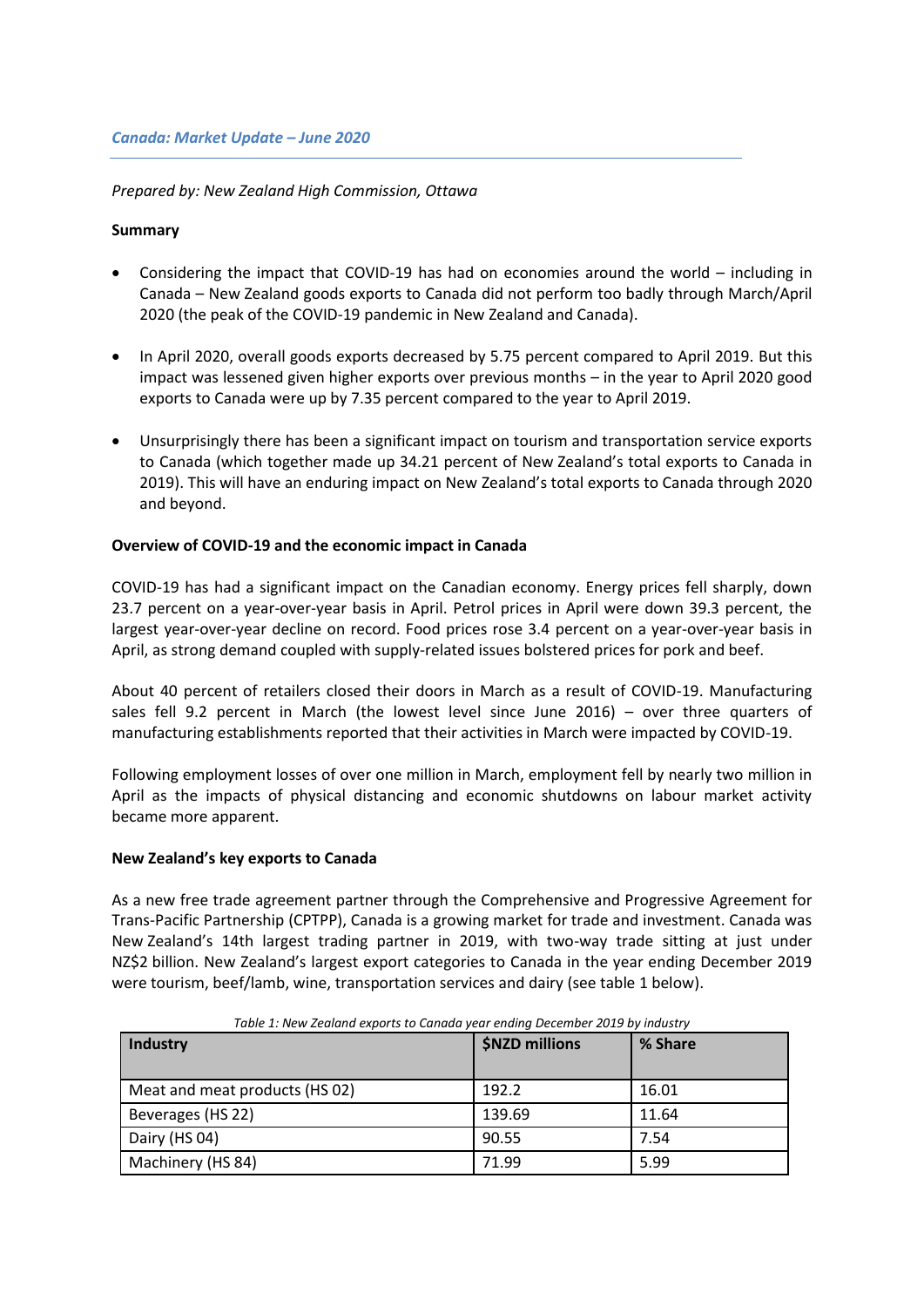| Fruit (HS 08)                   | 34.65    | 2.88  |
|---------------------------------|----------|-------|
| Tourism                         | 307.18   | 25.59 |
| Transportation services         | 107.05   | 8.92  |
| Subtotal for leading industries |          | 78.57 |
| <b>Total exports</b>            | 1,200.00 |       |

## **How has COVID-19 impacted NZ exports to Canada in key sectors?**

COVID-19 has affected New Zealand's goods export sectors to Canada differently, with varying impacts across industries (see table 2 below). Overall goods exports for the month of March 2020 decreased by 4.94 percent compared to March 2019.

The impact on New Zealand goods exports to Canada increased at the height of the COVID-19 lockdown in New Zealand and Canada. In April 2020, overall goods exports decreased by 5.75 percent compared to April 2019. But the overall impact was lessened given higher exports over previous months – in the year to April 2020 good exports to Canada were up by 7.35 percent compared to the year to April 2019.

| <b>Industry</b>          | <b>March</b><br>2019<br><b>SNZD</b> | <b>March</b><br>2020<br><b>\$NZD</b> | %<br>Change | April<br>2019<br><b>\$NZD</b> | <b>April</b><br>2020<br><b>SNZD</b> | %<br>Change | % Change<br><b>March</b><br><b>April</b> |
|--------------------------|-------------------------------------|--------------------------------------|-------------|-------------------------------|-------------------------------------|-------------|------------------------------------------|
|                          | millions                            | millions                             |             | millions                      | millions                            |             | 2020                                     |
| <b>Meat (HS 02)</b>      | 22.69                               | 28.17                                | 24.13       | 15.19                         | 16.31                               | 7.35        | $-42.08$                                 |
| <b>Beverages (HS 22)</b> | 15.94                               | 13.67                                | $-14.20$    | 16.87                         | 17.85                               | 5.80        | 30.56                                    |
| Dairy (HS 04)            | 10.85                               | 7.02                                 | $-35.23$    | 7.11                          | 7.27                                | 2.29        | 2.15                                     |
| <b>Machinery (HS 84)</b> | 9.41                                | 4.02                                 | $-57.27$    | 5.51                          | 3.64                                | $-34.03$    | $-9.52$                                  |
| Fruit (HS 08)            | 1.56                                | 3.40                                 | 117.42      | 6.13                          | 7.34                                | 19.62       | 115.64                                   |

*Table 2: New Zealand top five goods exports to Canada March 19/20 and April 19/20*

Beverages: Canada is New Zealand's 4<sup>th</sup> largest export market for wine. Under CPTPP, New Zealand gained tariff-free access for all wine into Canada. Through the COVID-19 crisis, the outlook for New Zealand wine in Canada has been very positive, with consumer demand up considerably. Sales growth by provincial liquor boards, where most wine is sold in Canada, has been instrumental in this. New Zealand wine sales were up 5.4 percent across Canada in March 2020 (compared to March 2019). This growth accelerated further as the pandemic and lockdown continued: beverage exports were up 30.56 percent in April 2020 from March 2020. For the year to April 2020, wine exports (HS 2204) to Canada were up 18.71 percent (in comparison to the year to April 2019).

**Fruit**: there continues to be steady demand in Canada for New Zealand fruit. There was a significant increase in fruit exports (HS 08) from March 2020 – April 2020 (up 115.64 percent). Apples exports to Canada in April 2020 were up 35.52 percent from April 2019. Kiwifruit exports to Canada in April 2020 were up 10.56 percent from April 2019.

**Dairy:** exports have remained relatively flat through the COVID-19 crisis, up 2.29 percent in April 2020 from April 2019. In comparison to the month of March 2020, exports increased marginally by 2.15 percent in April 2020.

**Meat**: Canada is New Zealand's  $4<sup>th</sup>$  largest export market for beef, and the  $7<sup>th</sup>$  largest export market for lamb. Overall meat exports to Canada increased by 24.13 percent in March 2020 compared to in March 2019. In April 2020 frozen beef exports (HS 0202) were up 109.42% compared to April 2019. Meat exports in the year to April 2020 were up 26.10 percent compared to the year to April 2019. A